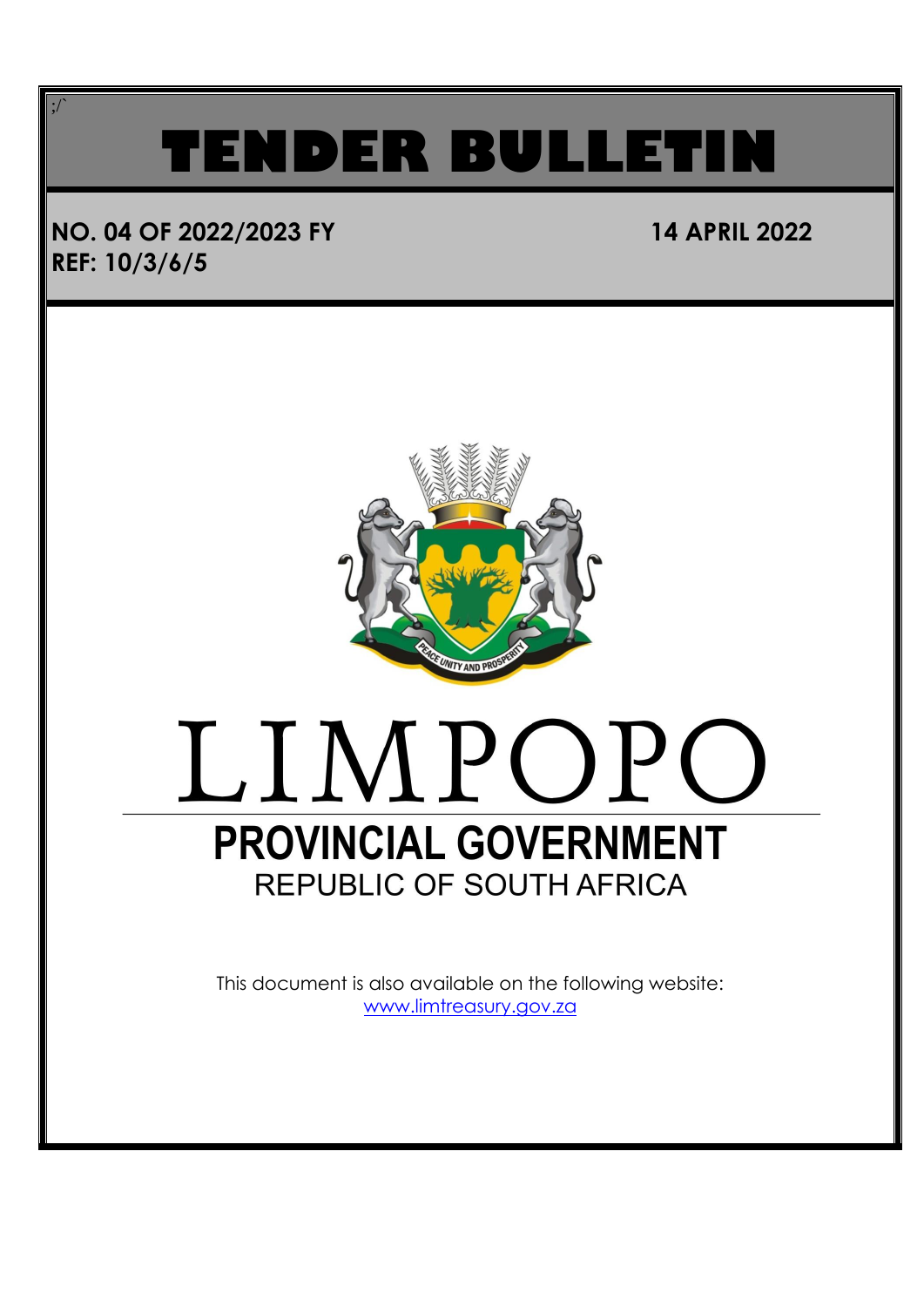## **TABLE OF CONTENTS Page No.** 1. REPORTING FRAUDULENT AND CORRUPT ACTIVITIES…………………………………................................ 03 2. INSTRUCTIONS………………………………………………………………………………………………. …………..04 3. AWARDERD BIDS…………………………………………………………………………………………………………05 4. CANCELLATION…………………………………………………………………………………………………………. 06 4. GENERAL NOTICES…………………………………………... …………………………... ……………………………07 ANNEXURE 1: ADDRESS LIST AND CONTACT DETAILS: PROVINCIAL DEPARTMENTS………………………08 - 09 ANNEXURE 2: ADDRESS LIST AND CONTACT DETAILS: PUBLIC ENTITIES…………………...........................10 - 11 ANNEXURE 3: ADDRESS LIST AND CONTACT DETAILS: PROVINCIAL TREASURY TENDER ADVICE CENTRES ………………………………………………………………………………………….. 12 ANNEXURE 4: ADDRESS LIST AND CONTACT DETAILS: SATELLITE OFFICES …………………………………. 13 5. SELF REGISTRATION PROCESS………………………………………………………………………………………... 14 **Provincial Supply Chain Management Office**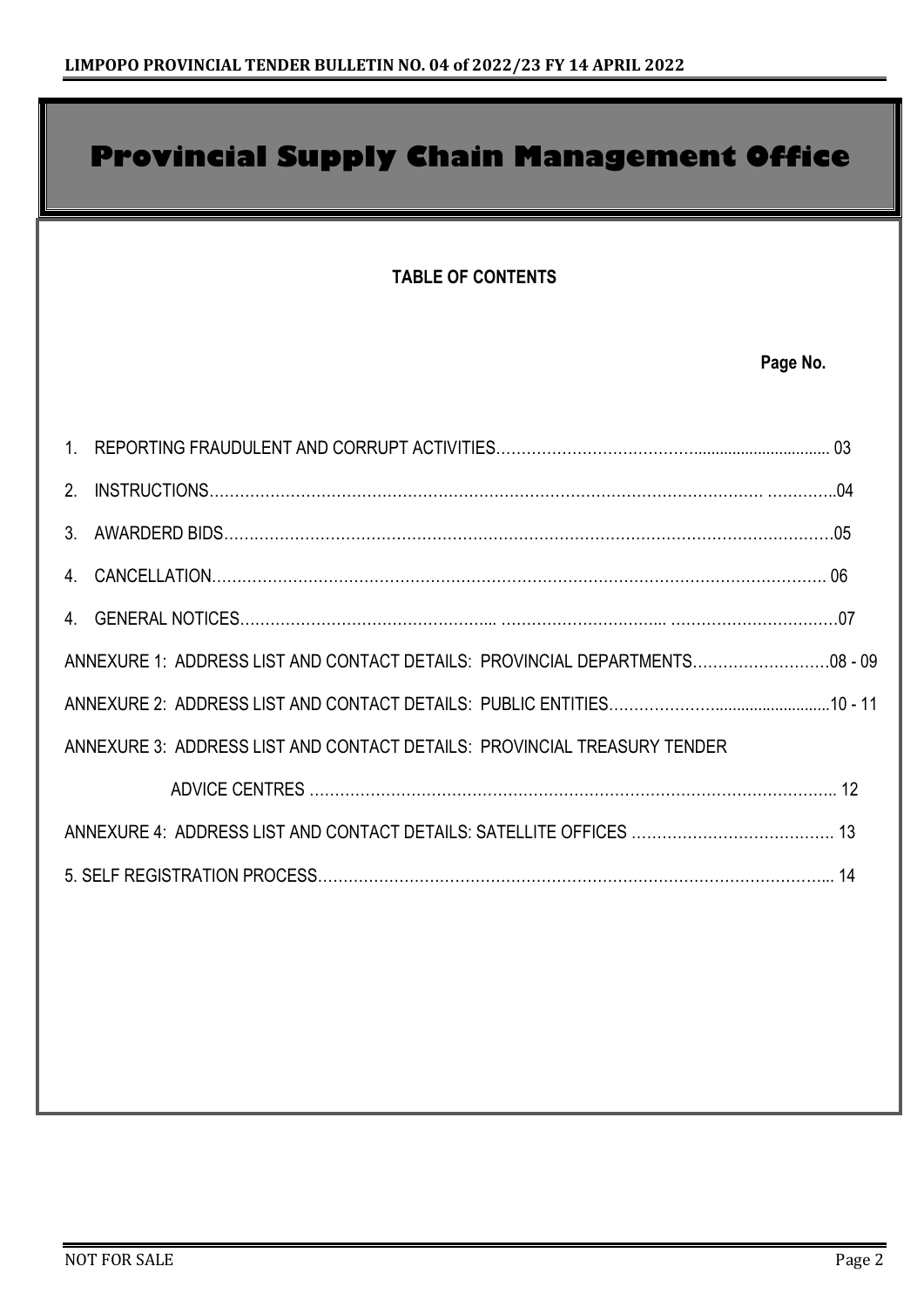#### **REPORT**

#### *FRAUDULENT & CORRUPT ACTIVITIES ON GOVERNMENT PROCUREMENT SYSTEM*

*\_\_\_\_\_\_\_\_\_\_\_\_\_\_\_\_\_\_\_\_\_ National Anti-Corruption @ 0800 701 701*

*Security and Investigating Services – Limpopo Provincial Treasury @ 015 298 7196*

*\_\_\_\_\_\_\_\_\_\_\_\_\_\_\_\_\_\_\_\_\_\_\_\_\_\_\_*

*ALL COMPLAINTS/CONCERNS RELATED TO SCM NON-COMPLIANCE MUST BE REPORTED TO: LIMPOPO PROVINCIAL TREASURY PRIVATE BAG X 9486 POLOKWANE 0700*

*PROVINCIAL TREASURY, FINANCE HOUSE, 56 – 58 PAUL KRUGER STREET, POLOKWANE*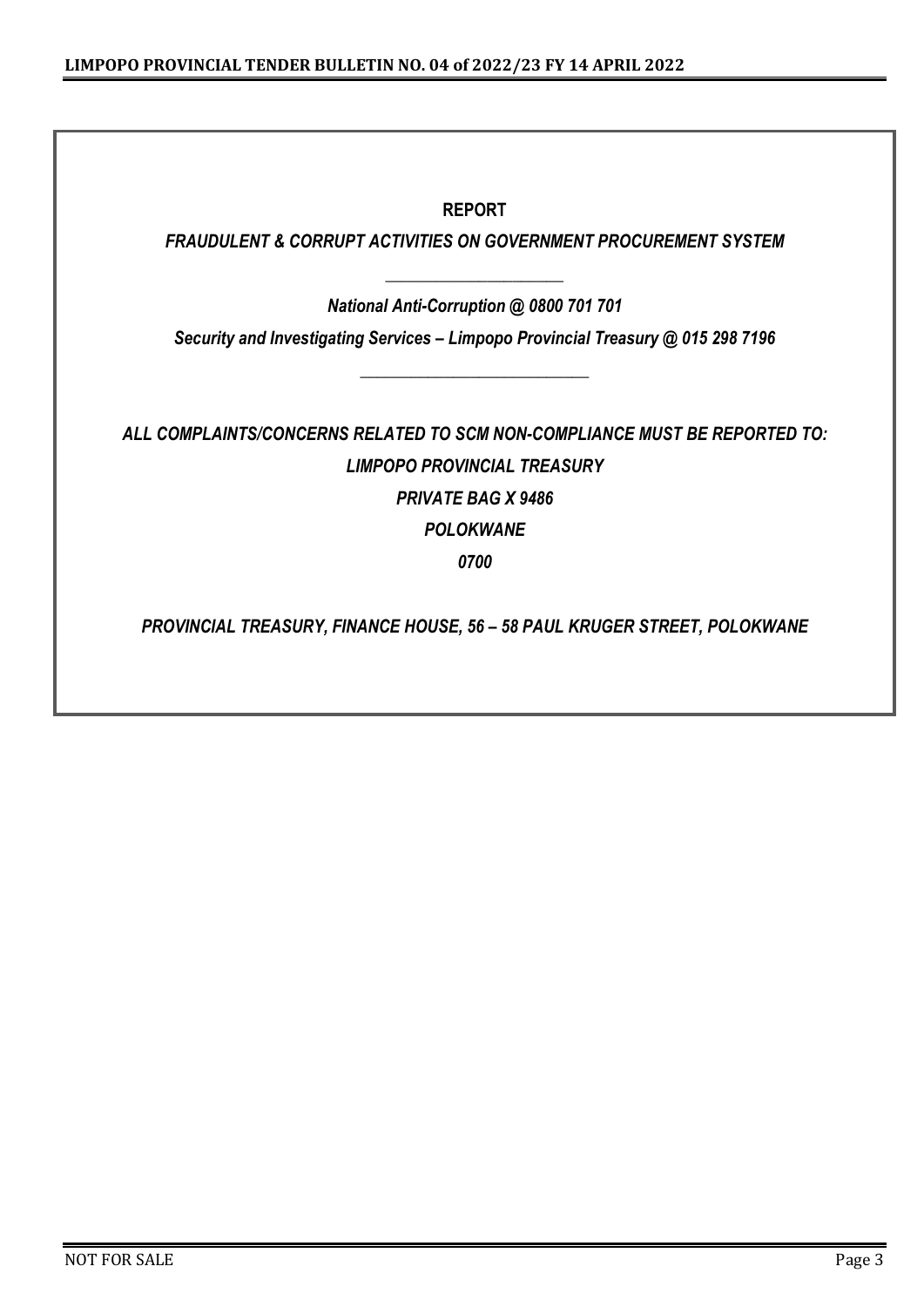#### **2. INSTRUCTIONS**

- 1. Bidders are advised to read the entire tender bulletin.
- 2. Tenders for procurement of supplies, services and disposals are categorized as follows:

#### **SUPPLIES**

- Accommodation, leasing of
- Audio visual equipment
- Building material
- Chemicals: Agricultural/Forestry/
- Laboratory/Water Care
- Clothing/Textiles
- Computer equipment
- Computer software
- **Electrical equipment**
- Electronic equipment
- Furniture
- General
- Medical
- Office equipment: Labour-saving devices
- Perishable provisions
- Stationary/printing
- Steel
- Timber
- Vehicle (all types)
- Workshop equipment

#### **SERVICES**

- Building
- Civil
- Electrical
- Functional (including cleaning-,
- and security services)
- General
- Maintenance of electrical, mechanical
- equipment and plumbing
- Mechanical
- Professional
- Repair and maintenance of vehicles
- Transport

#### **DISPOSALS**

- Clothing and textiles
- **Eurniture**
- General
- Scrap metal
- Vehicles
- 3. Bid documents are generally available in English only.
- 4. The address where a bid document is available from and where it must be submitted to may differ.
- 5. The addresses at which bid documents may be obtained and tenders must be posted, appear in Annexure 1.
- 6. The address list of various Supply Chain Management Advice Centres at which bid documents and tender bulletins may also be obtained, appear in Annexure 3; and
- 7. The address list of Supply Chain Management satellite offices at which tender bulletins may also be obtained, appear **in Annexure 4.**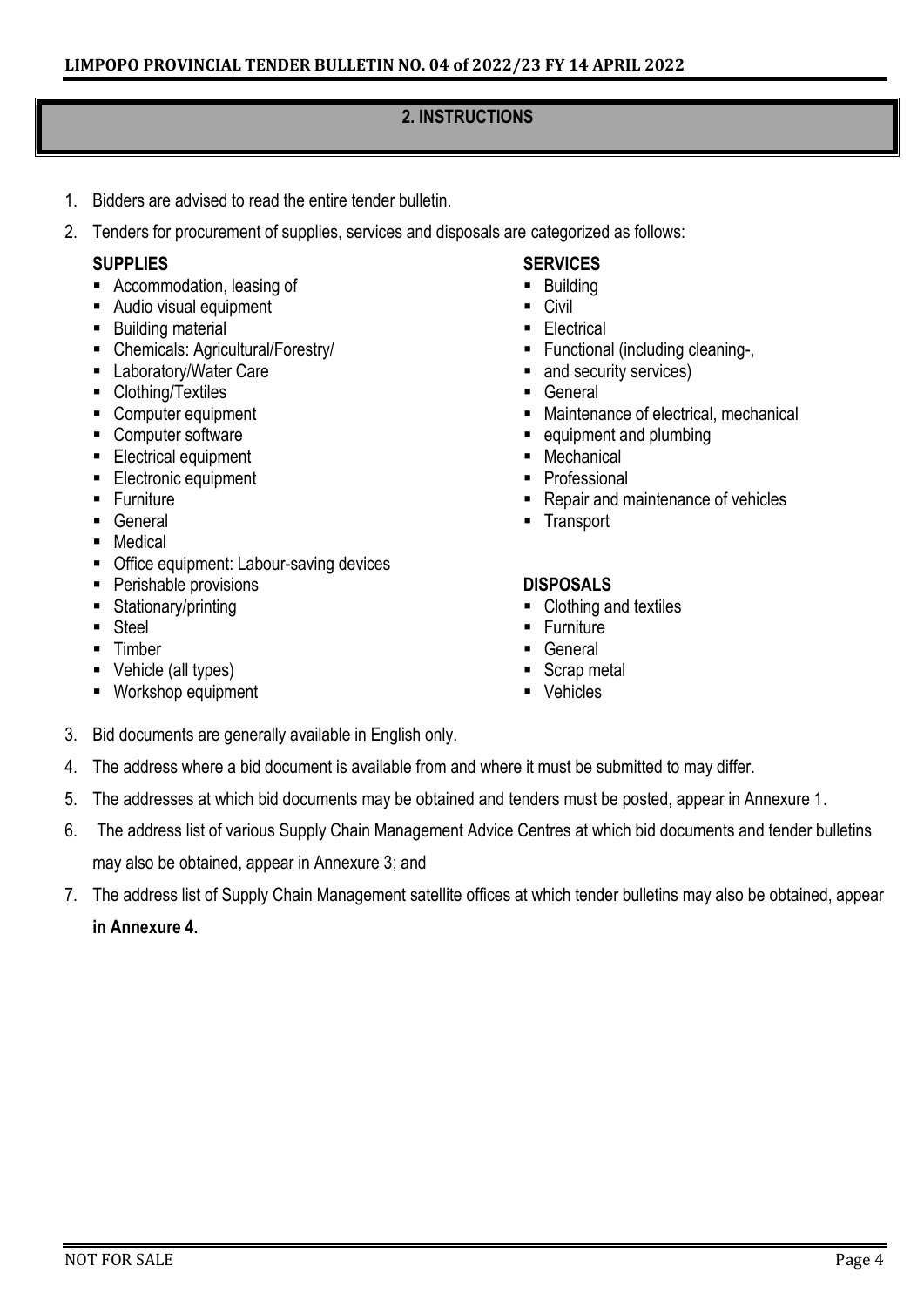#### **3. AWARDERD BIDS**

#### **3.1 DEPARTMENT OF SOCIAL DEVELOPMENT**

| <b>Bid No.</b>    | <b>Description</b>                                                                                                                         | <b>Awarded</b><br><b>Bidder</b>                      | <b>Amount</b>                             | <b>Total</b><br><b>Points</b><br>attained | Date awarded     |
|-------------------|--------------------------------------------------------------------------------------------------------------------------------------------|------------------------------------------------------|-------------------------------------------|-------------------------------------------|------------------|
| <b>DSDP 53/21</b> | and Delivery of<br>Supply<br>Groceries to the Limpopo<br>Department of<br>Social<br>Development For a period<br>of thirty-six (36) Months. | Makwela<br>Holding<br>(Pty)Ltd                       | Total<br>Average<br>Price<br>R 215 752,97 | 10                                        | 08 February 2022 |
| GAAL072/2020/2021 | Provision<br>Aviation<br>0f<br><b>Security Services</b>                                                                                    | M<br>K<br>T.<br>Security and<br>Events<br>Management | 151.<br>29,<br>R<br>678.33                | 100.00                                    | 18 February 2022 |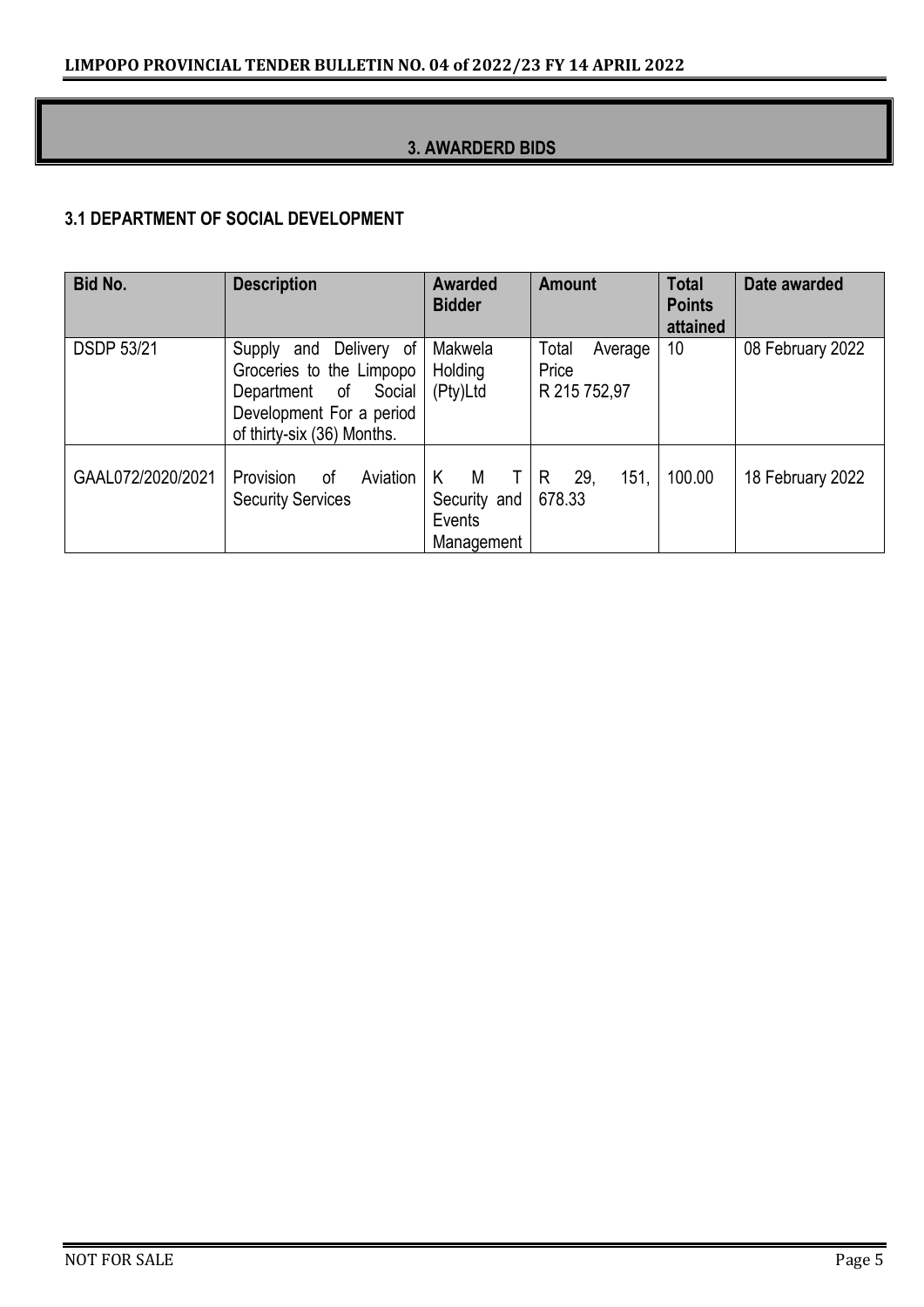#### **4. CANCELLATION NOTICES**

#### **4.1. DEPARTMENT OF HEALTH**

#### **NOTICE TO ALL BIDDERS**

SUBJECT: CANCELLATION OF BID NUMBER HEDP 017 /21/22: SUPPLY AND DELIVERY OF SUPPLY AND DELIVERY OF PUBLIC HEALTH FACILITIES LINEN, PATIENT CLOTHING, PROTECTIVE CLOTHING FOR DOCTORS, NURSES, FOOD SERVICE PERSONNEL, AND GENERAL WORKERS IN LIMPOPO PROVINCE FOR SIXTY (60) MONTHS, AS AND WHEN NEED ARISES.

- 1. All bidders are hereby notified that the above-mentioned bid has been cancelled due to the issued circular by National Treasury holding all tenders advertised after 16 February 2022.
- 2. This bid was advertised on 18 February 2022 on tender bulletin number 42 of 2021/22 FY with the closing date of 25 March 2022.
- 3. On 18 March 2022 the Acting Chief Procurement Officer approved the Limpopo Department of Health to be exempted from the provision of preferential Procurement Policy Framework Act effective from 17 March 2022.
- 4. The Department is hereby requesting all bidders not to deposit the tender documents on the closing date and time as this bid will be canceled and re-advertised.
- **5.** Bidders who already deposited their bid documents are advised to collect at office D9 / D17 contact number 015 293 6284/ 015 293 6347/ 6516 / 066 301 2060

#### **4.2. DEPARTMENT OF CoGHSTA**

| <b>TENDER BULLETIN</b><br>NO. | <b>BID NO.</b>                       | <b>BID</b><br><b>DESCRIPTION</b>                                                                                                                        | <b>DATE</b><br><b>AVERTISED</b> | <b>DATE</b><br><b>CLOSED</b> | <b>REASON</b><br><b>CANCELLATION</b> | <b>FOR</b> |
|-------------------------------|--------------------------------------|---------------------------------------------------------------------------------------------------------------------------------------------------------|---------------------------------|------------------------------|--------------------------------------|------------|
| 08 of 2021 / 22 FY            | <b>CoGHSTA</b><br>B01/2022-<br>22 FY | Appointment of a<br>service provider to<br>conduct diagnostic<br>study in Limpopo<br>province<br>municipalities<br>on<br>behalf<br>οf<br><b>CoGHSTA</b> | 21 May 2021                     | 11<br>June<br>2021           | Non-Responsive                       |            |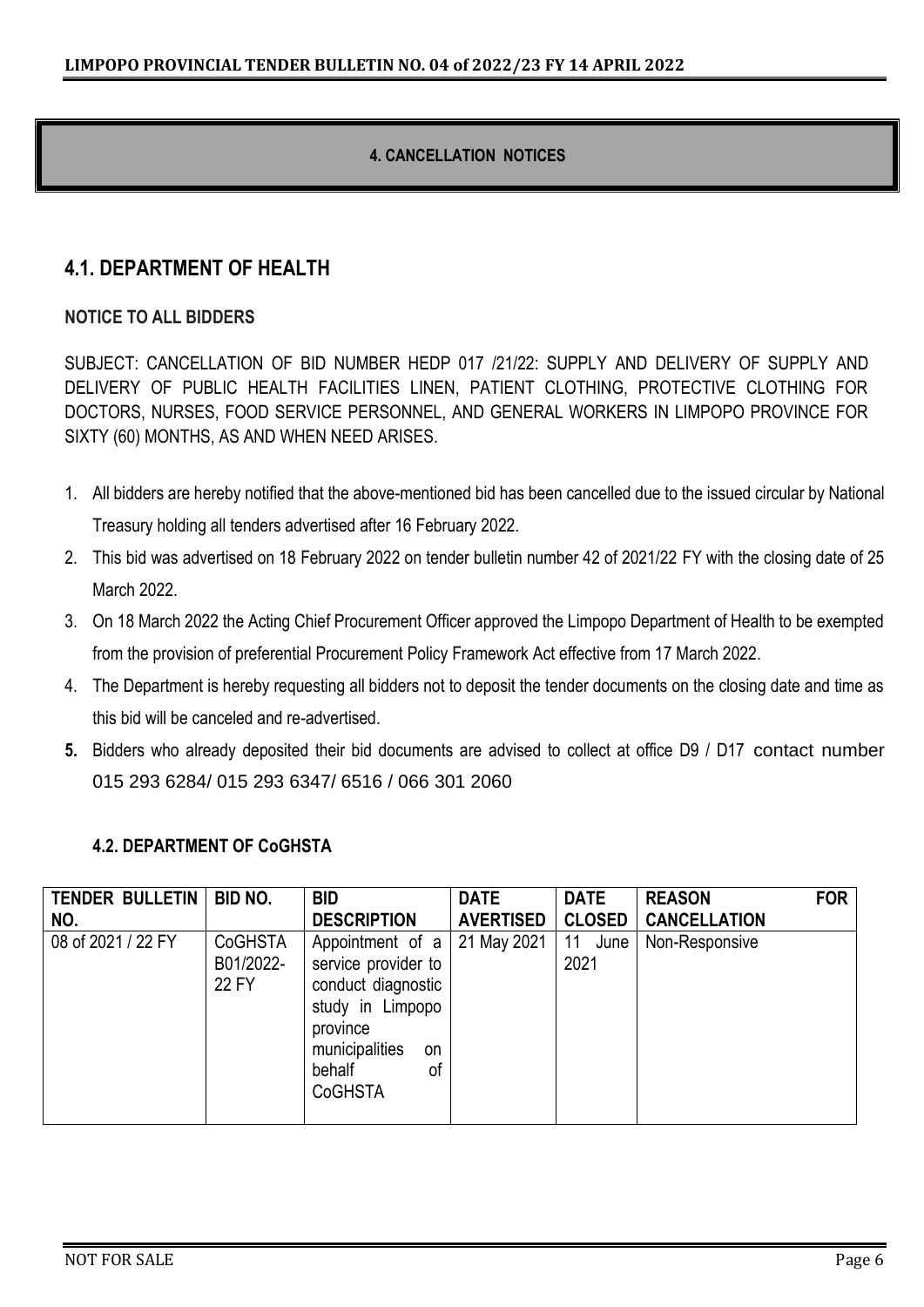#### **5. GENERAL NOTICES**

#### **LIMPOPO (SCM ADVICE CENTERS) CSD CALL CENTRE LINES FOR SUPPLIERS**

| <b>DISTRICT</b> | <b>CALL CENTRE NUMBER</b> | <b>OFFICIAL RESPONSIBLE</b> | <b>TIME</b>    |
|-----------------|---------------------------|-----------------------------|----------------|
|                 |                           |                             |                |
| Capricorn       | 015 291 2684              | Mr. Kgomo AE                | 07H30 TO 16H30 |
| Mopani          | 015 812 0256              | Ms. Nxumalo P               | 07H30 TO 16H30 |
| Sekhukhune      | 013 265 1071              | Mrs Morena MM               | 07H30 TO 16H30 |
| Vhembe          | 015 962 0014              | Mrs. Nefolovhodwe MQ        | 07H30 TO 16H30 |
| Waterberg       | 014 717 1376              | Mrs. Tsatsi AT              | 07H30 TO 16H30 |

#### **PLANNED PROVINCIAL PROCUREMENT OPPORTUNITIES**

Bidders and general members of the public can access Procurement Plans of all Limpopo Provincial Departments and Public Entities for the 2021/2022 Financial Year by following the link below:

[http://www.limtreasury.gov.za/lim\\_admin\\_trea/pages/sites/treasury\\_lim/documents/bids\\_notice/LPG%20DE](http://www.limtreasury.gov.za/lim_admin_trea/pages/sites/treasury_lim/documents/bids_notice/LPG%20DEPTS%20PROCUREMENT%20PLAN%202021_22_2308.pdf) [PTS%20PROCUREMENT%20PLAN%202021\\_22\\_2308.pdf](http://www.limtreasury.gov.za/lim_admin_trea/pages/sites/treasury_lim/documents/bids_notice/LPG%20DEPTS%20PROCUREMENT%20PLAN%202021_22_2308.pdf)

#### **DRAFT PPPFA REGULATIONS FOR PUBLIC COMMENTS**

**http://www.limtreasury.gov.za/lim\_admin\_trea/pages/sites/treasury\_lim/documents/gazette/Limpopo%20Gazette%20Draft% 20Preferential%20Procurement%20Regulations%20Comment%2010-3-2022.pdf**

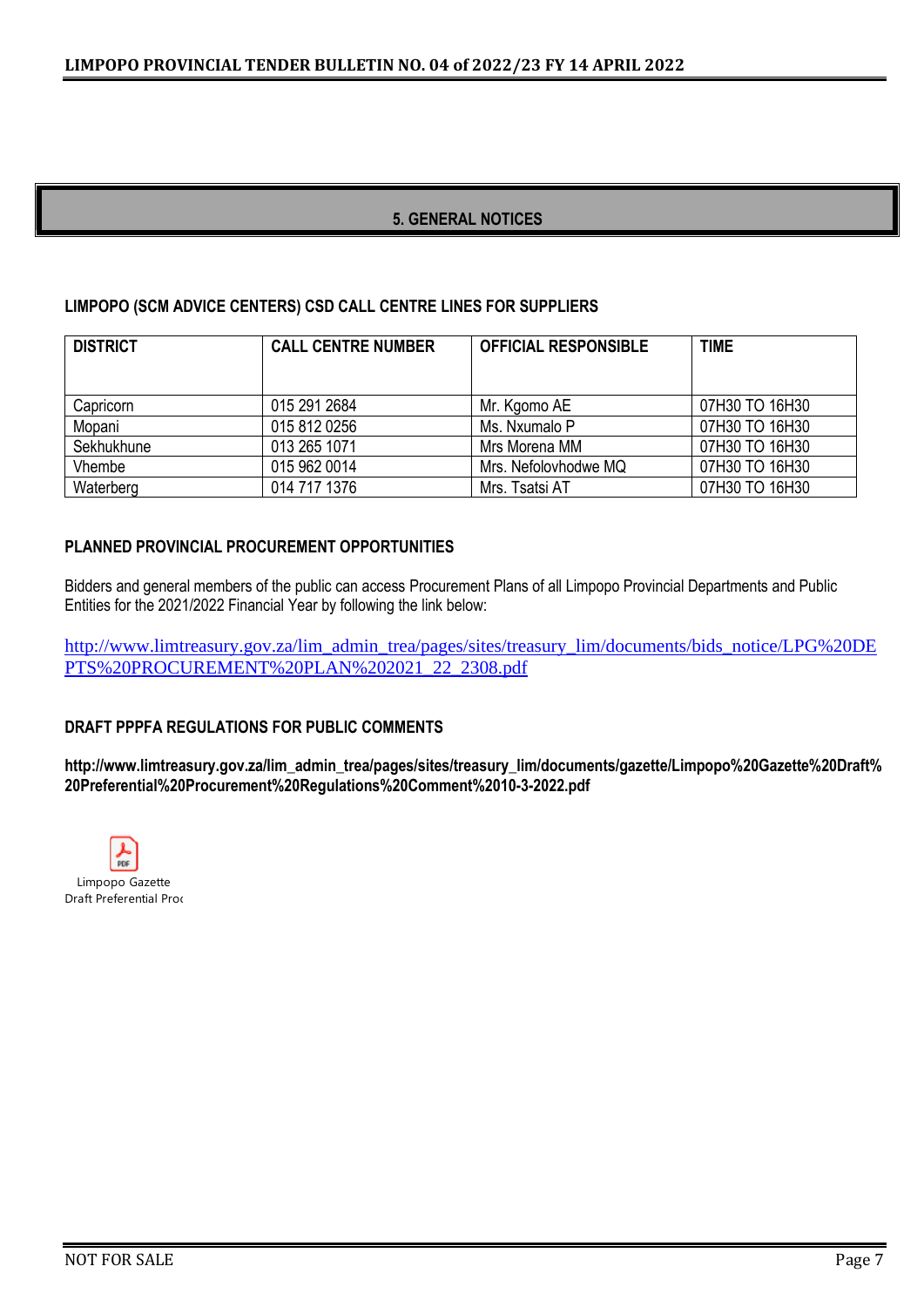| <b>UNIQUE</b><br>REF.<br>NO. | <b>BID</b><br><b>DOCUMENT</b><br><b>REFERENCE</b> | <b>CONTACT DETAILS</b>                                                     | <b>DOCUMENTS SOLD AT:</b>                                                                                                                                                | <b>DOCUMENTS</b><br><b>DEPOSITED AT</b>                                                                                                         |
|------------------------------|---------------------------------------------------|----------------------------------------------------------------------------|--------------------------------------------------------------------------------------------------------------------------------------------------------------------------|-------------------------------------------------------------------------------------------------------------------------------------------------|
| 100                          | <b>DSDP</b>                                       | Tel: 015 293 6000<br>Fax: 015 293 6211<br>Website:<br>www.limpopo.gov.za   | <b>Department of Social Development,</b><br>Office No. 57 Ground Floor, 21 Biccard<br><b>Street POLOKWANE</b>                                                            | Deposited in the box<br>located at Department of<br>Social Development, 21<br><b>Biccard Street</b><br>Polokwane                                |
| 101                          | <b>LPT</b>                                        | Tel: 015 298 7000<br>Fax: 015 295 7010<br>Website:<br>www.limpopo.gov.za   | Provincial Treasury 46 Hans Van<br>Rensburg Street, POLOKWANE and all<br>Provincial Treasury Tender Advice Centres                                                       | Deposited in the bid box<br>located outside a guard<br>house at Ismini Towers,<br>46 Hans Van Rensburg<br>Street, Polokwane                     |
| 101A                         | TC/LP                                             | Tel: 015 291 8400<br>Fax: 015 295 3310<br>Website:<br>www.limpopo.gov.za   | Provincial Treasury 56 - 58 Paul Kruger<br>Street, POLOKWANE and all Provincial<br><b>Treasury Tender Advice Centres</b>                                                 | Deposited in the bid box<br>located in the main<br>entrance, Finance<br>House Building, 56-58<br>Paul Kruger Street,<br>Polokwane               |
| 102                          | <b>PRDP</b>                                       | Tel: 015 287 6000<br>Fax: 015 295 3840<br>Website:<br>www.limpopo.gov.za   | Office of the Premier, 40 Hans van<br>Rensburg Street, POLOKWANE and all<br><b>SCM Advice Centres</b>                                                                    | Deposited in the bid box<br>located at Mowaneng<br>Building, 40 Hans van<br>Rensburg Street,<br>Polokwane                                       |
| 103                          | <b>HEDP</b>                                       | Tel: 015 293 6000<br>Fax: 015 293 6211<br>Website:<br>www.limpopo.gov.za   | Department of Health, Office No. D3<br>Ground Floor, Old Capricorn Building, 18<br>College Street, POLOKWANE and all<br><b>Provincial Treasury Tender Advice Centres</b> | Deposited in the box<br>located at Department of<br><b>Health and Social</b><br>Development, 18<br>College Street,<br>Polokwane                 |
| 104                          | <b>LPEDT</b>                                      | Tel: 015 290 7600/1<br>Fax: 015 297 4494<br>Website:<br>www.limpopo.gov.za | Department of Education, Corner 113<br>Biccard and 24 Excelsior Streets,<br>POLOKWANE and all Provincial Treasury<br><b>Tender Advice Centres</b>                        | Deposited in the bid box<br>located in the main<br>entrance of corner 113<br><b>Biccard Street and</b><br><b>Excelsior Street,</b><br>Polokwane |
| 105                          | <b>PUDP</b>                                       | Tel: 015 295 1000<br>Fax: 015 295 1163<br>Website:<br>www.limpopo.gov.za   | <b>Department of Transport and</b><br>Community Safety, 40 Paul Kruger Street,<br>POLOKWANE and all Provincial Treasury<br><b>Tender Advice Centres</b>                  | Deposited in the bid box<br>located at 1 <sup>st</sup> Floor, Paul<br>Kruger Wing, 40 Paul<br>Kruger Street,<br>Polokwane                       |
| 106                          | <b>COGHSTA</b>                                    | Tel: 015 294 2000<br>Fax: 015 295 4190<br>Website:<br>www.limpopo.gov.za   | <b>Department of Co-Operative</b><br>Governance, Human Settlements &<br>Traditional Affairs, 28 Market Street,<br>Office No. G 74, Ground Floor, Polokwane.              | Deposited in the bid box<br>located at Hensa<br>Towers, Cnr of Rabe<br>and Landdros Mare<br>Streets, Polokwane                                  |
| 107                          | <b>DSAC</b>                                       | Tel: 015 284 4000<br>Fax: 015 284 4514<br>Website:<br>www.limpopo.gov.za   | <b>Department of Sport, Arts and Culture</b><br>Olympic Towers, Corner Rabe and Biccard<br>Street, POLOKWANE and all Provincial<br><b>Treasury Tender Advice Centre</b>  | Deposited in the bid box<br>located in the main<br>entrance of Olympic<br>Towers, Corner 21<br>Rabe and Biccard<br>Street, Polokwane            |

#### **ANNEXURE 1**: **ADDRESS LIST AND CONTACT DETAILS: LIMPOPO PROVINCIAL DEPARMENTS**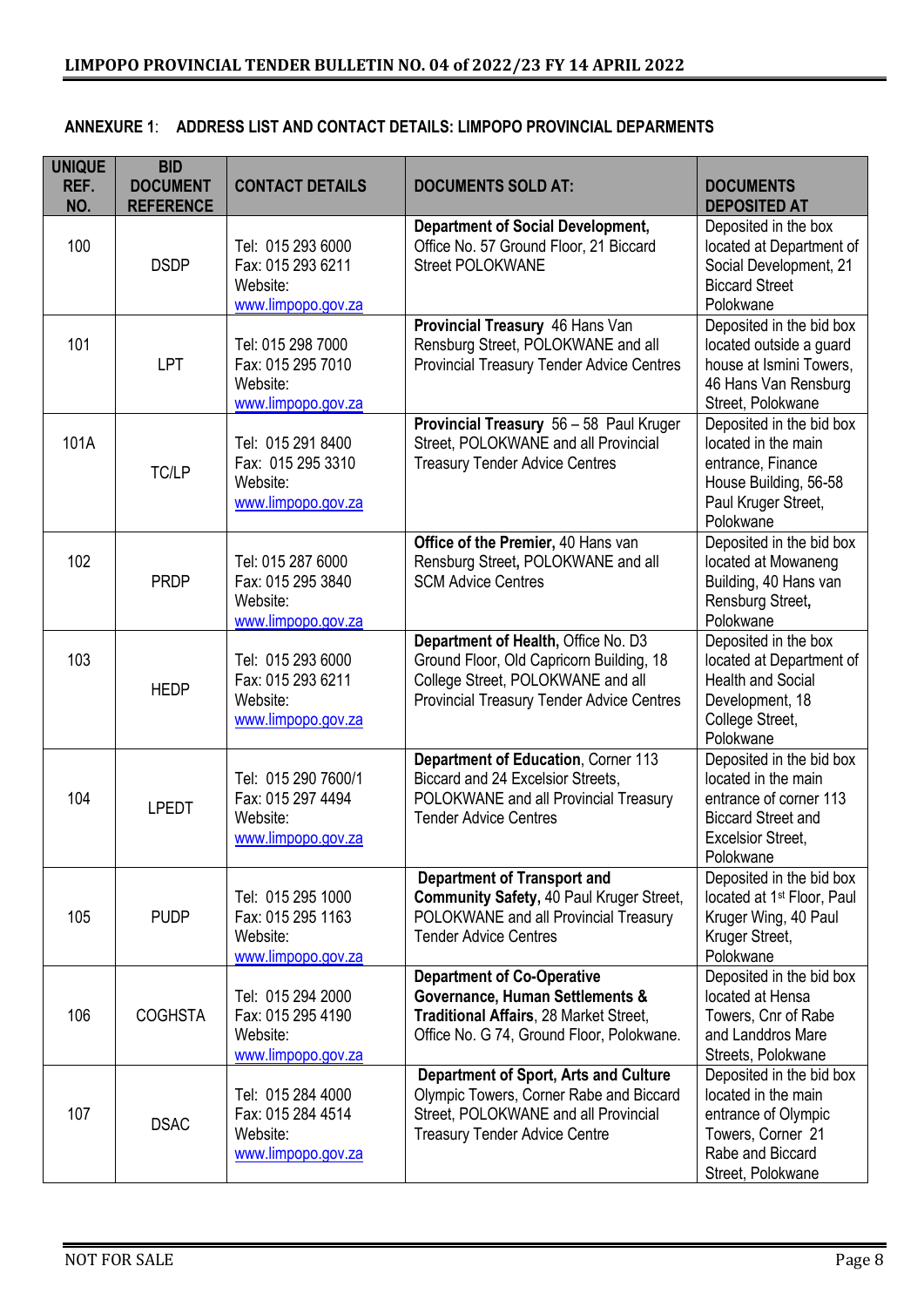| 108 | LEDET                 | Tel: 015 293 8300<br>Fax: 015 293 8319<br>Website:<br>www.limpopo.gov.za                | <b>Department of Economic Development,</b><br>Environment & Tourism, 90 Bok Street,<br>POLOKWANE and all SCM Advice Centres                                     | Deposited in the bid box<br>located in the main<br>entrance of Evridiki<br>Towers, 19 Biccard<br>Street, Polokwane                              |
|-----|-----------------------|-----------------------------------------------------------------------------------------|-----------------------------------------------------------------------------------------------------------------------------------------------------------------|-------------------------------------------------------------------------------------------------------------------------------------------------|
| 109 | LDPW &<br><b>WODP</b> | Tel: 015 284 7000<br>Fax: 015 284 7031<br>Website:<br>www.limpopo.gov.za                | Department of Public Works, Roads and<br><b>Infrastructure</b><br>; Towers, 43 Church Street, POLOKWANE<br>and all Provincial Treasury Tender Advice<br>Centres | Deposited in the bid box<br>located at Corner<br>Blaawberg and River<br>Street Ladanna<br>Polokwane 0699 Private<br>Bag X9490 Polokwane<br>0700 |
| 110 | <b>ACDP</b>           | Tel: 015 294<br>3000/30/60/90/20<br>Fax: 015 294 4506<br>Website:<br>www.limpopo.gov.za | Department of Agriculture, Temo Towers,<br>69 Biccard Street, POLOKWANE and all<br><b>Provincial Treasury Tender Advice Centres</b>                             | Deposited in the bid box<br>located in the main<br>entrance of AgriVillage,<br>69 Biccard Street,<br>Polokwane                                  |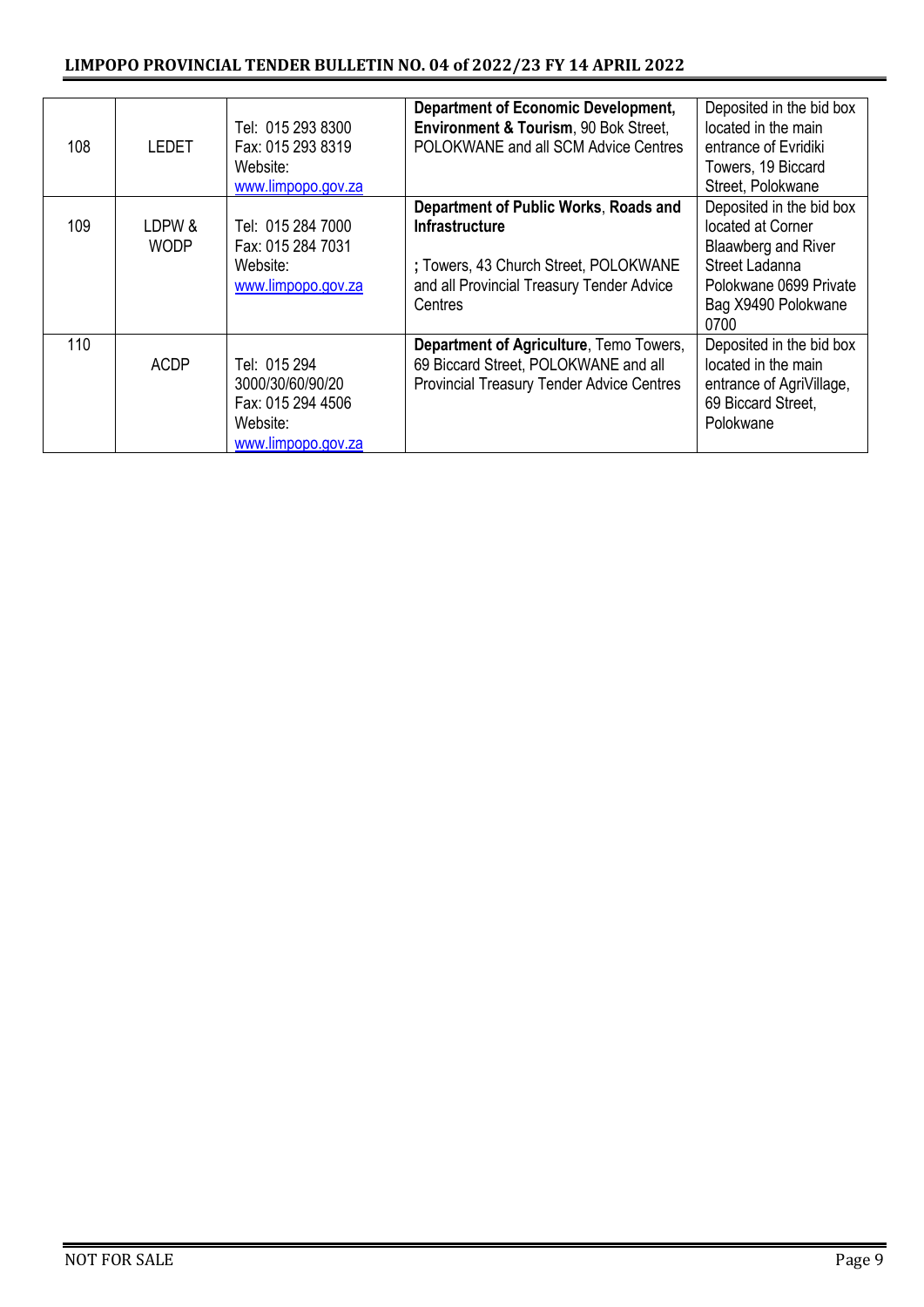|  | ANNEXURE 2: ADDRESS LIST AND CONTACT DETAILS: LIMPOPO PUBLIC ENTITIES |
|--|-----------------------------------------------------------------------|
|--|-----------------------------------------------------------------------|

| <b>UNIQUE</b><br>REF.<br>NO. | <b>BID</b><br><b>DOCUMENT</b><br><b>REFERENCE</b> | <b>CONTACT</b><br><b>DETAILS</b>                                                                   | <b>DOCUMENTS</b><br><b>SOLD AT:</b>                                                                                                            | <b>DOCUMENTS</b><br><b>DEPOSITED AT</b>                                                                                               |
|------------------------------|---------------------------------------------------|----------------------------------------------------------------------------------------------------|------------------------------------------------------------------------------------------------------------------------------------------------|---------------------------------------------------------------------------------------------------------------------------------------|
| 111                          | <b>RFB: LIMP</b>                                  | Tel: 015 293 3621<br>Fax: 015 293 3660<br>Website: www.golimpopo.com                               | <b>State Information Technology</b><br>Agency (SITA) Limpopo Office,<br>Moolman Building, 27 Market<br>Street, POLOKWANE, 0699                 | Bid box located in<br>the Main Entrance of<br>Moolman Building,<br>27 Market Street,<br>Polokwane                                     |
| 112                          | <b>LTA</b>                                        | Tel: 015 293 3600<br>Fax: 015 293 3655<br>Website: www.golimpopo.com                               | Limpopo Tourism Agency,<br>ERF 92/688, Portion 2 Southern<br>Gateway, Ext 4, N1 Main Road,<br>Polokwane 0699                                   | Bid box located in the<br>offices ERF 92/688,<br>Portion 2 Southern<br>Gateway, Ext 4, N1 Main<br>Road, Polokwane 0699                |
| 113                          | <b>LGB</b>                                        | Tel: 015 295 5581<br>Fax: 015 295 3566<br>Website: www.lgb.org                                     | <b>Limpopo Gambling Board,</b><br>08 Hans van Rensburg Street,<br>POLOKWANE, 0699                                                              | Bid box located in the main<br>entrance, 8 Hans van<br>Rensburg Street,<br>Polokwane, 0699                                            |
| 114                          | <b>LEDA</b>                                       | Tel: 015 633 4700<br>Fax: 015 633 4854<br>Website: www.leda.co.za                                  | Limpopo Economic<br><b>Development Agency</b><br>Enterprise Development Finance,<br>Main Road Lebowakgomo                                      | Bid box located in the main<br>entrance, Enterprise<br>Development Finance,<br>Main Road Lebowakgomo                                  |
| 115                          | <b>RAL</b>                                        | Tel: 015 284 4600<br>Fax: 015 284 4701<br>Website: www.ral.co.za                                   | Road Agency Limpopo (RAL),<br>RAL Towers, 26 Rabe Street,<br>POLOKWANE, 0700                                                                   | Bid box located in the<br>entrance foyer (ground<br>floor) of RAL Towers, at 26<br>Rabe Street, Polokwane                             |
| 116                          | <b>GAAL</b>                                       | Tel: 015 288 0122<br>Fax: 015 288 0346<br>Website: www.gaal.co.za                                  | <b>Gateway Airports Authority</b><br>Limited, N1 Road to Louis<br>Trichardt, Army Base,<br>POLOKWANE International<br>Airport, Polokwane, 0700 | Bid box located in the main<br>entrance, ground floor of<br>administration building,<br>Polokwane International<br>Airport, Army Base |
| 117                          | <b>VIVET</b>                                      | Tel: 015 963 3156<br>Fax: 015 963 3154<br>Website:<br>www.vhembecollege.edu.za                     | Vhembe TVET College,<br>Central Office, Site No 203<br><b>SIBASA</b><br>0970                                                                   | Vhembe TVET College,<br>Central Office, Site No 203<br><b>SIBASA</b><br>0970                                                          |
| 118                          | <b>WTVET</b>                                      | Tel: 015 491 8581/8602<br>Fax: 015 491 8579<br>Website: www.procurement<br>@waterbergcollege.co.za | <b>Waterberg FET College,</b><br>Central Office, 36 Hooge Street<br>Street, Mokopane, 0600                                                     | <b>Waterberg FET College,</b><br>Central Office, 36 Hooge<br>Street Street, Mokopane,<br>Private Bag x 2449,<br>Mokopane 0600         |
| 119                          | <b>GNT</b>                                        | Tel. 015 291 2641<br>Fax. 015 291 2648                                                             | No. 130a Marshall Street,<br>Polokwane.0700                                                                                                    | <b>Great North Transport</b><br>No. 130 Marshall Street,<br>Polokwane.0700                                                            |
| 120                          | <b>MT</b>                                         | Tel. 015 2907715/7772                                                                              | <b>Mvula Trust</b><br>25 Rhodesdrift Street, Rhodesdrift<br>Office Park, Bendor Ext 30,<br>Polokwane                                           | <b>Mvula Trust</b><br>25 Rhodesdrift Street,<br>Rhodesdrift Office Park,<br>Bendor Ext 30, Polokwane                                  |
| 121                          | <b>CCTVET</b>                                     | Tel.015 230 1800<br>Fax. 015 291 2767                                                              | Capricorn College for TVET<br>16 Market Street, Polokwane                                                                                      | Private Bag Bag X9674<br>Polokwane0700                                                                                                |
| 122                          | <b>IDT</b>                                        | Tel: 015 295 0000<br>Fax: 015 295 6559                                                             | <b>Independent Development</b><br><b>Trust</b><br>22 Hans van Rensburg Street,<br>Polokwane, 0700                                              | Independent<br><b>Development Trust</b><br>P.O.Box 55386<br>Polokwane 0700                                                            |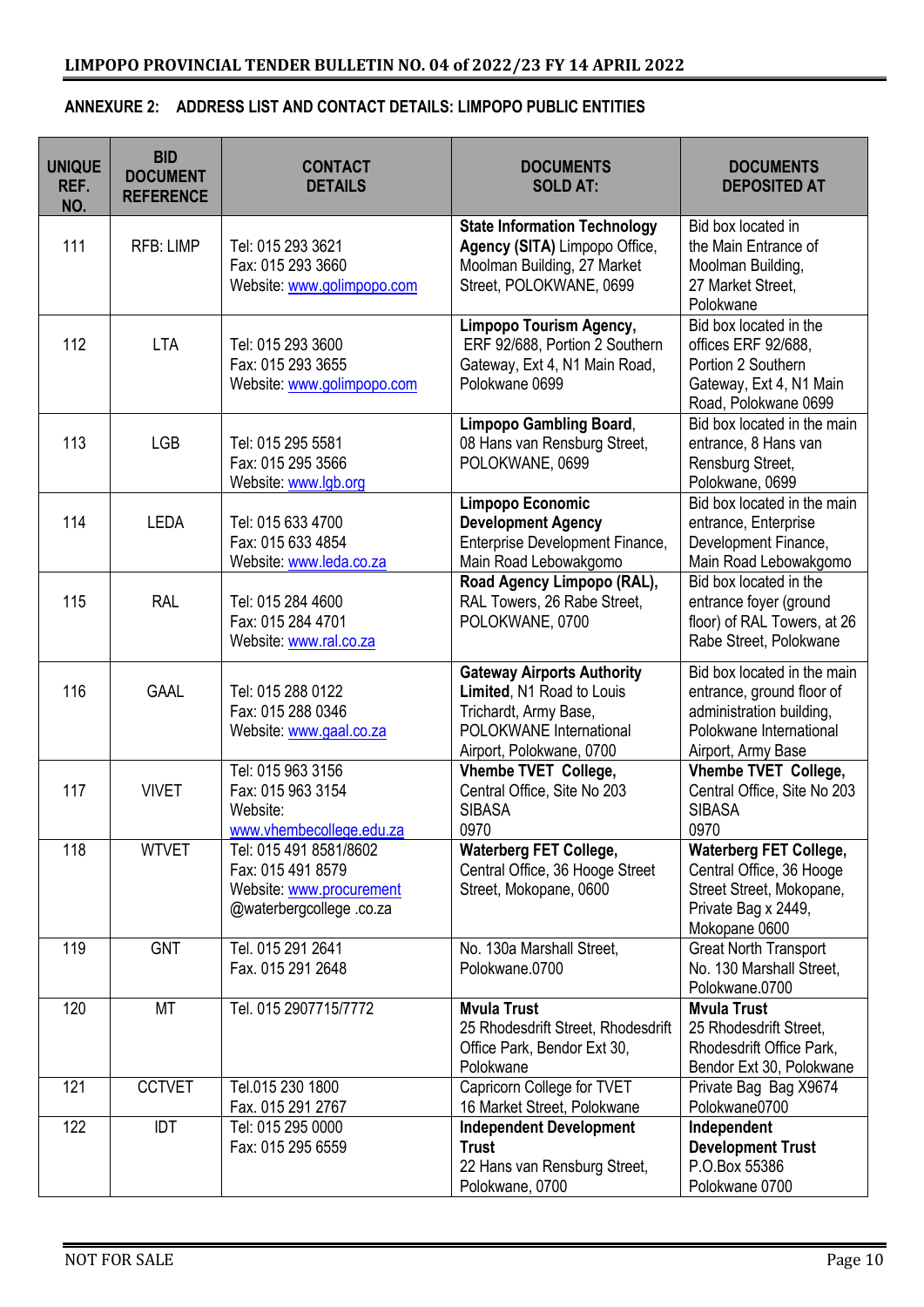#### **LIMPOPO PROVINCIAL TENDER BULLETIN NO. 04 of 2022/23 FY 14 APRIL 2022**

| 123 | DBSA | scmqueries@dbsa.org | <b>Development Bank of Southern</b><br><b>Africa</b><br>Welcome Centre<br>1258 Lever Road<br>Midrand | Development Bank of<br><b>Southern Africa</b><br>Welcome Centre<br>1258 Lever Road<br>Midrand |
|-----|------|---------------------|------------------------------------------------------------------------------------------------------|-----------------------------------------------------------------------------------------------|
|-----|------|---------------------|------------------------------------------------------------------------------------------------------|-----------------------------------------------------------------------------------------------|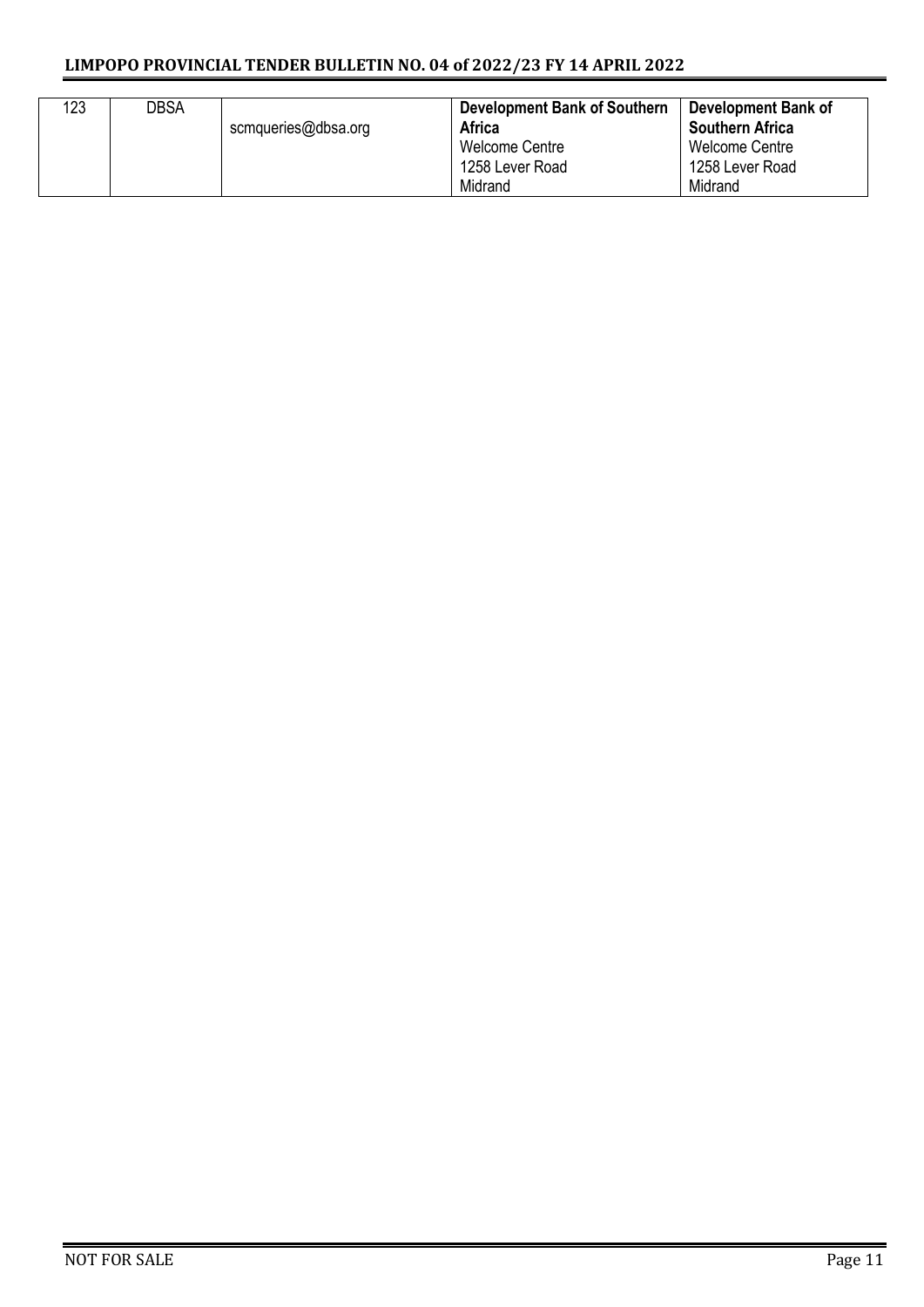#### **ANNEXURE 3: ADDRESS LIST AND CONTACT DETAILS: PROVINCIAL TREASURY TENDER ADVICE CENTRES**

(Tender bulletins and bid documents are obtainable from the following Centers):

| PROVINCIAL TREASURY SUPPLY CHAIN MANAGEMENT ADVICE CENTRES                                                                                                                                                                                     |                                                                                                                                                                                                                  |
|------------------------------------------------------------------------------------------------------------------------------------------------------------------------------------------------------------------------------------------------|------------------------------------------------------------------------------------------------------------------------------------------------------------------------------------------------------------------|
| <b>HEAD OFFICE</b><br>Provincial Supply Chain Management Office<br>56 - 58 Paul Kruger Street<br><b>POLOKWANE</b><br>Private Bag x9494<br>POLOKWANE, 0700<br>Tel No. (015) 291 8400<br>Contact: Ms. M.B Rakubu @ Tel: 015 291 8717/6           | <b>Capricorn SCM Advice Centre</b><br><b>Limpopo Provincial Treasury</b><br>56-58 Paul Kruger Street<br>Private Bag x9494<br>POLOKWANE, 0700<br>Tel No. (015) 291 8400<br>Contact Person: Ms. M.M. Masindi       |
| <b>Vhembe SCM Advice Centre</b><br><b>Limpopo Provincial Treasury</b><br><b>Government Building Complex</b><br><b>BLOCK E GROUND FLOOR</b><br>THOHOYANDOU, VENDA<br>Tel: (015) 962 1752<br>Fax: (015) 962 1282<br>Contact Person: Ms. A Manena | <b>Mopani SCM Advice Centre</b><br><b>Limpopo Provincial Treasury</b><br>Private Bag X 1973<br><b>GIYANI, 0826</b><br>Tel: (015) 812 0149<br>Fax: 086 219 7905<br>Contact Person: Mr. G Muravha                  |
| <b>Waterberg SCM Advice Centre</b><br><b>Limpopo Provincial Treasury</b><br>98 Nelson Mandela Street<br>Decimale Building<br><b>MODIMOLLE</b><br>Tel: (014) 717 5837<br>Fax: (014) 717 5670<br>Contact Person: Mr. AT Tsatsi                   | <b>Sekhukhune SCM Advice Centre</b><br><b>Limpopo Provincial Treasury</b><br>Lefa Centre, Schoonoord Road<br><b>JANE FURSE</b><br>Tel: (013) 265 1344<br>Fax: (013) 265 1354<br>Contact Person: Mr. M. S. Sehale |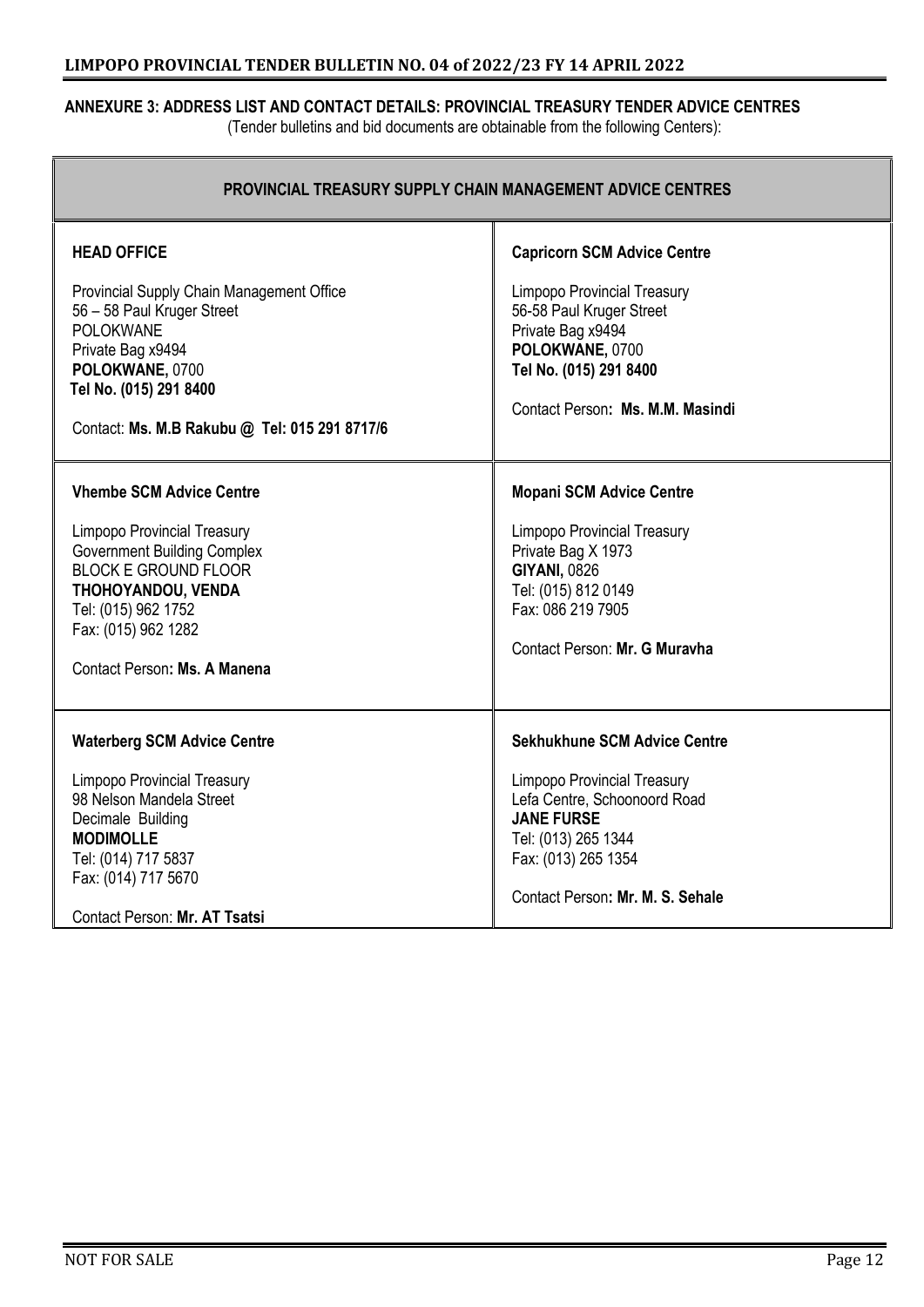#### **ANNEXURE 4: ADDRESS LIST AND CONTACT DETAILS: SATELLITE OFFICES**

(Tender bulletins are obtainable from the following centers)

| <b>CAPRICORN</b> | <b>VHEMBE</b> | <b>MOPANI</b> | <b>WATERBERG</b>        | <b>SEKHUKHUNE</b> |
|------------------|---------------|---------------|-------------------------|-------------------|
|                  |               |               | Libsa Thabazimbi:       |                   |
|                  |               |               | No.08 Riet Bok Street   |                   |
|                  |               |               | Tel. No. (014) 772 2437 |                   |
|                  |               |               | Libsa Lephalale         |                   |
|                  |               |               | No. 3A Venter Street    |                   |
|                  |               |               | Tel. No. (014) 763 2834 |                   |